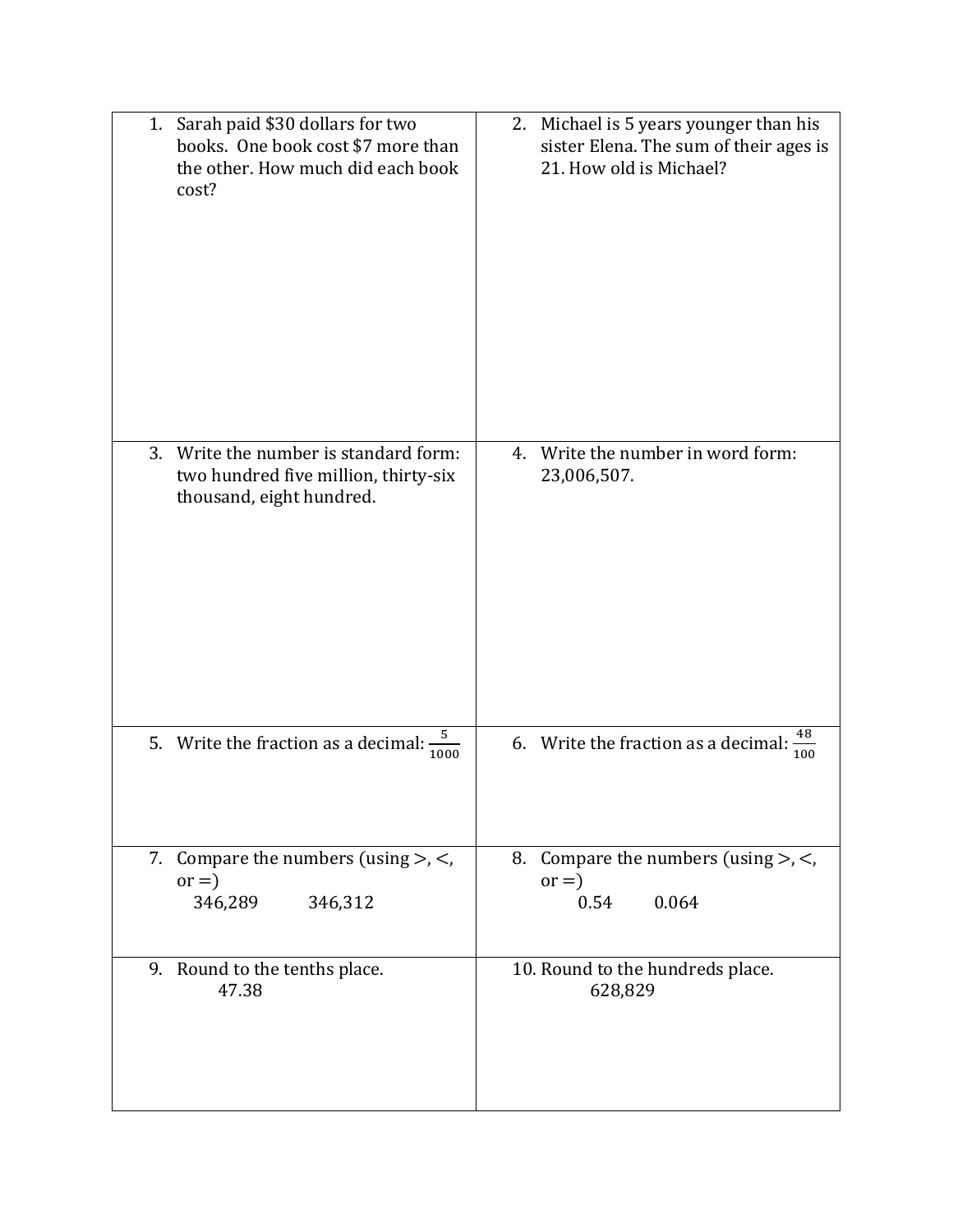| 11.                                 | 12.                                   |
|-------------------------------------|---------------------------------------|
|                                     |                                       |
| 9367                                | 3252                                  |
| $+2324$                             | $+374$                                |
|                                     |                                       |
|                                     |                                       |
|                                     |                                       |
|                                     |                                       |
|                                     |                                       |
|                                     |                                       |
| 13.                                 | 14.                                   |
| 2568                                | 300                                   |
| $-1493$                             | $-74$                                 |
|                                     |                                       |
|                                     |                                       |
|                                     |                                       |
|                                     |                                       |
|                                     |                                       |
|                                     |                                       |
| 15. Fill in multiplication pattern. | 16. Fill in multiplication pattern.   |
|                                     | $3 \times 60 =$                       |
|                                     |                                       |
| 500 x 7 = $\frac{1}{2}$             | $300 \times 60 =$                     |
|                                     |                                       |
|                                     |                                       |
|                                     |                                       |
|                                     |                                       |
| 17.                                 | 18.                                   |
|                                     |                                       |
| 45                                  | 7062                                  |
| $\times 26$                         | $\times$ 15                           |
|                                     |                                       |
|                                     |                                       |
|                                     |                                       |
|                                     |                                       |
|                                     |                                       |
|                                     |                                       |
|                                     |                                       |
|                                     |                                       |
|                                     |                                       |
| 19.                                 | 20. Charlie baked four dozen cupcakes |
| 238                                 | and sold each one for \$2. How much   |
|                                     |                                       |
| $\times$ 124                        | money did he make?                    |
|                                     |                                       |
|                                     |                                       |
|                                     |                                       |
|                                     |                                       |
|                                     |                                       |
|                                     |                                       |
|                                     |                                       |
|                                     |                                       |
|                                     |                                       |
|                                     |                                       |
|                                     |                                       |
|                                     |                                       |
|                                     |                                       |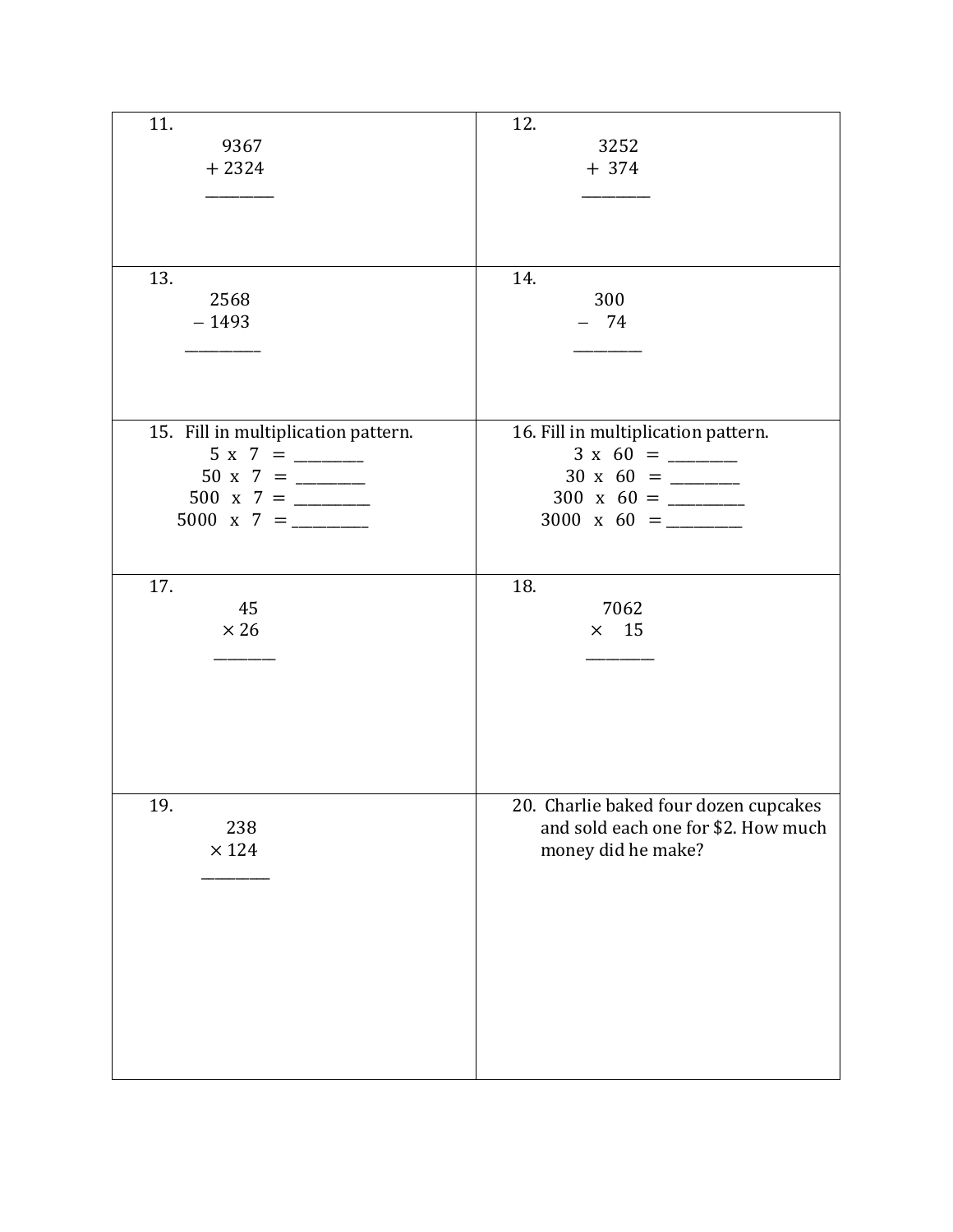| 21. Fill in the division pattern.<br>$25000 \div 5 =$                                                                      | 22. Divide. Show your work. There is<br>no remainder.<br>3) 405 |
|----------------------------------------------------------------------------------------------------------------------------|-----------------------------------------------------------------|
| Divide. There is no remainder.<br>23.                                                                                      | 24. Divide. There is a remainder.                               |
| 15) 5280                                                                                                                   | 2) 97                                                           |
| 25.<br>Divide. There is a remainder.                                                                                       | 26. Divide. There is a remainder.                               |
| 4)1265                                                                                                                     | 50) 8793                                                        |
| 27. List all of the factors of 18. (A<br>factor of 18 is a number that you<br>can multiply by another number to<br>get 18) | 28. List all of the factors of 15.                              |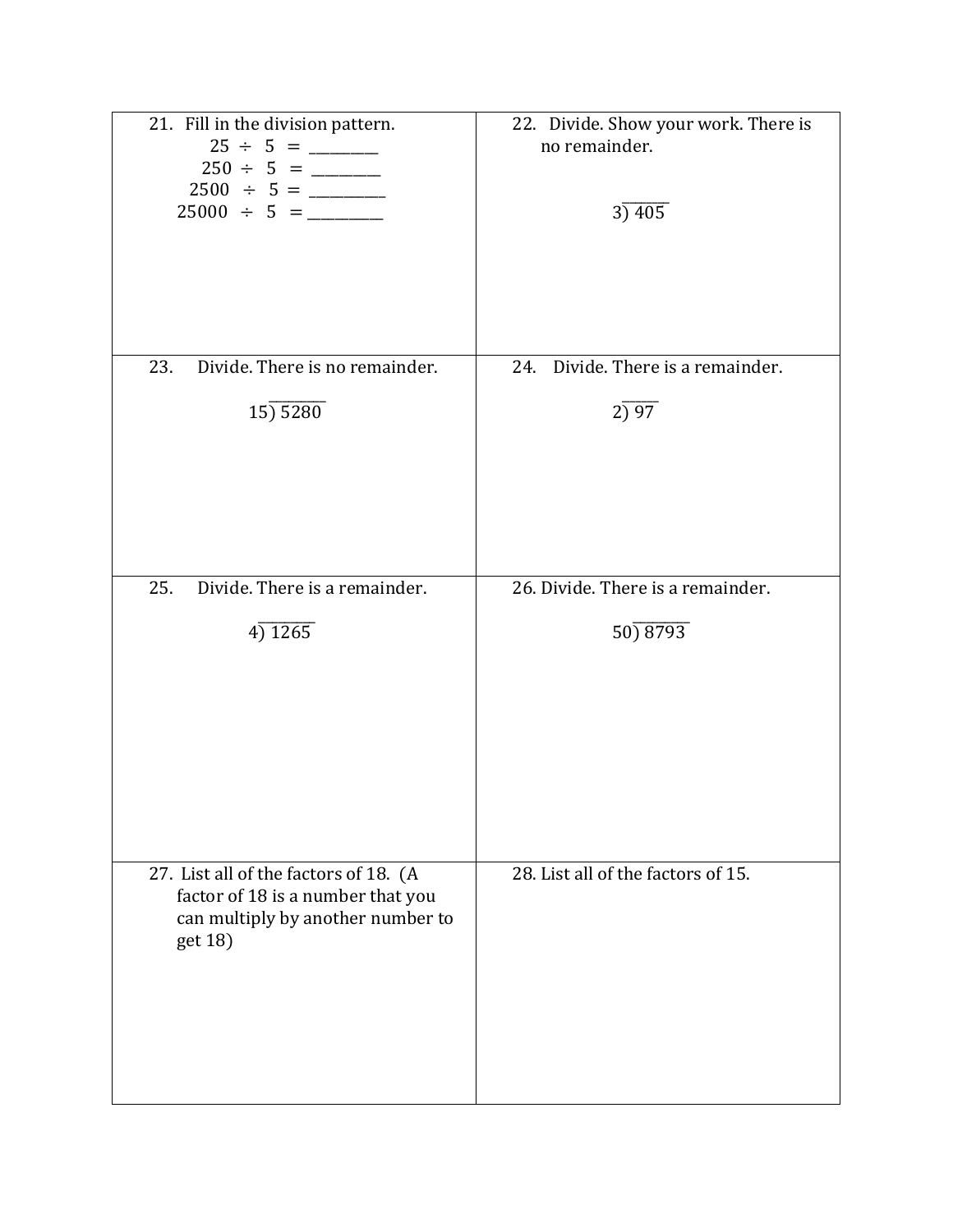| 29. Find the common factors of 8 and                                                              | 30. Find all of the common factors of 15           |
|---------------------------------------------------------------------------------------------------|----------------------------------------------------|
| 10. Then say which is the GCF                                                                     | and 30. Then say which is the GCF                  |
| (greatest common factor).                                                                         | (greatest common factor).                          |
| 31. Write the first ten multiples of 6.                                                           | 32. Write the first ten multiples of 8.            |
| 33. Find the least common multiple of 6<br>and 8. (The smallest multiple that<br>they both have). | 34. Find the least common multiple of 4<br>and 10. |
| 35. Write the fraction in simplest form.                                                          | 36. Write the fraction in simplest form.           |
| 4                                                                                                 | $\frac{6}{1}$                                      |
| 30                                                                                                | 18                                                 |
| 37. Write as a mixed number.                                                                      | 38. Write as an improper fraction.                 |
| $\frac{23}{5}$                                                                                    | $3\frac{5}{7}$                                     |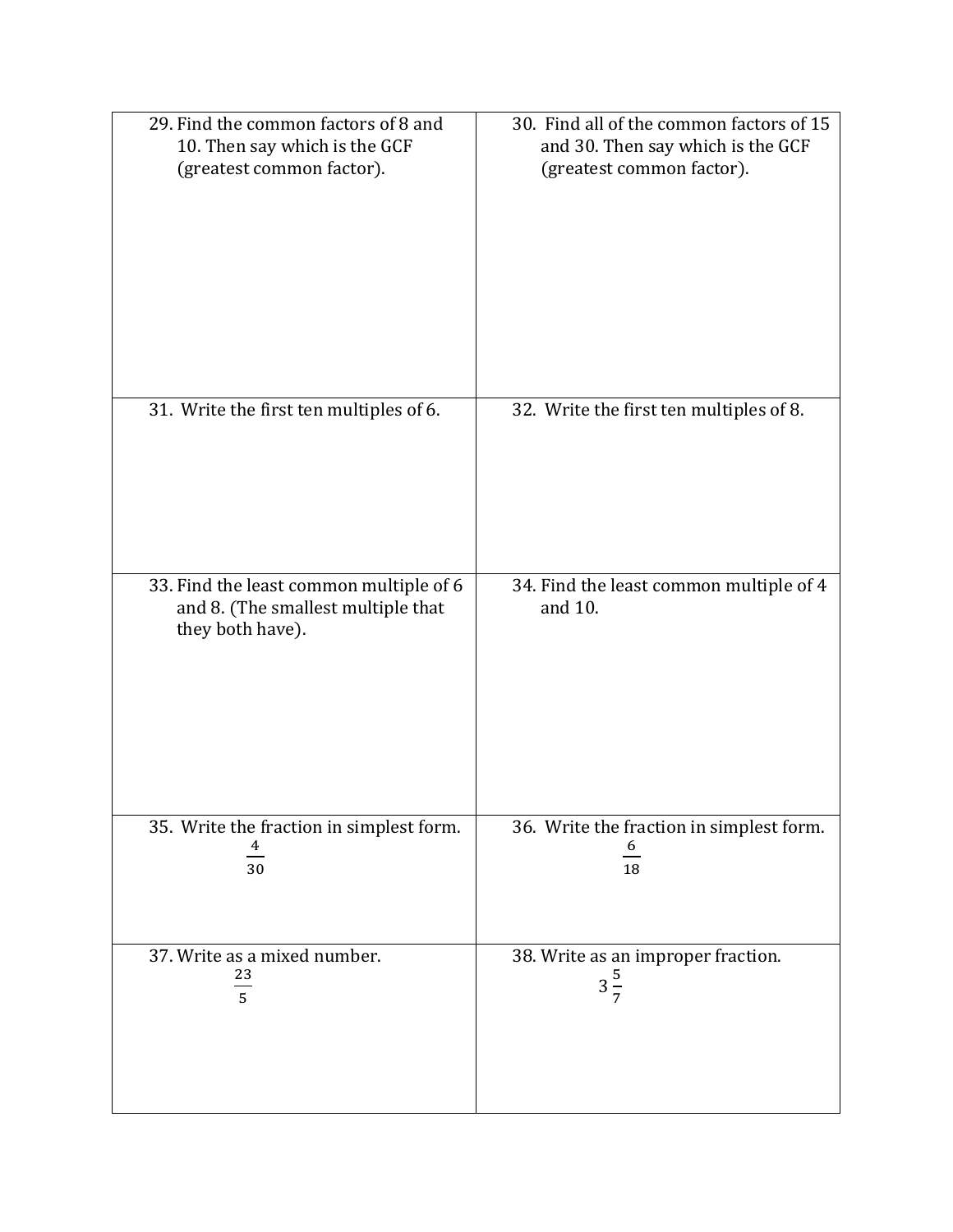| 39. Add and write answer as a mixed                                          | 40. Add and write answer as a mixed                                             |
|------------------------------------------------------------------------------|---------------------------------------------------------------------------------|
| number.                                                                      | number.                                                                         |
| $\frac{8}{11}+\frac{6}{11}$                                                  | $\frac{7}{12} + \frac{3}{4}$                                                    |
|                                                                              |                                                                                 |
|                                                                              |                                                                                 |
|                                                                              |                                                                                 |
|                                                                              |                                                                                 |
|                                                                              |                                                                                 |
| $3\frac{2}{4}+1\frac{1}{4}$<br>41.                                           | $5\frac{1}{6} + 2\frac{5}{18}$<br>42.                                           |
|                                                                              |                                                                                 |
|                                                                              |                                                                                 |
|                                                                              |                                                                                 |
|                                                                              |                                                                                 |
|                                                                              |                                                                                 |
|                                                                              |                                                                                 |
|                                                                              |                                                                                 |
| 13<br>$\overline{\phantom{0}}$<br>43.<br>$\overline{17}$<br>$\frac{1}{17}$ – | $\overline{12}$<br>$\boldsymbol{4}$<br>44.<br>$\overline{5}$<br>$\overline{25}$ |
|                                                                              |                                                                                 |
|                                                                              |                                                                                 |
|                                                                              |                                                                                 |
|                                                                              |                                                                                 |
|                                                                              |                                                                                 |
|                                                                              |                                                                                 |
|                                                                              |                                                                                 |
| $6\frac{8}{9}-2\frac{4}{9}$<br>45.                                           | $17\frac{20}{21} - 5\frac{2}{3}$<br>46.                                         |
|                                                                              |                                                                                 |
|                                                                              |                                                                                 |
|                                                                              |                                                                                 |
|                                                                              |                                                                                 |
|                                                                              |                                                                                 |
|                                                                              |                                                                                 |
|                                                                              |                                                                                 |
|                                                                              |                                                                                 |
| 47.<br>Simplify your answer if possible.                                     | 48. Simplify your answer if possible.                                           |
| $rac{2}{7} \times \frac{2}{3}$                                               | $rac{5}{8} \times \frac{2}{4}$                                                  |
|                                                                              |                                                                                 |
|                                                                              |                                                                                 |
|                                                                              |                                                                                 |
|                                                                              |                                                                                 |
|                                                                              |                                                                                 |
|                                                                              |                                                                                 |
|                                                                              |                                                                                 |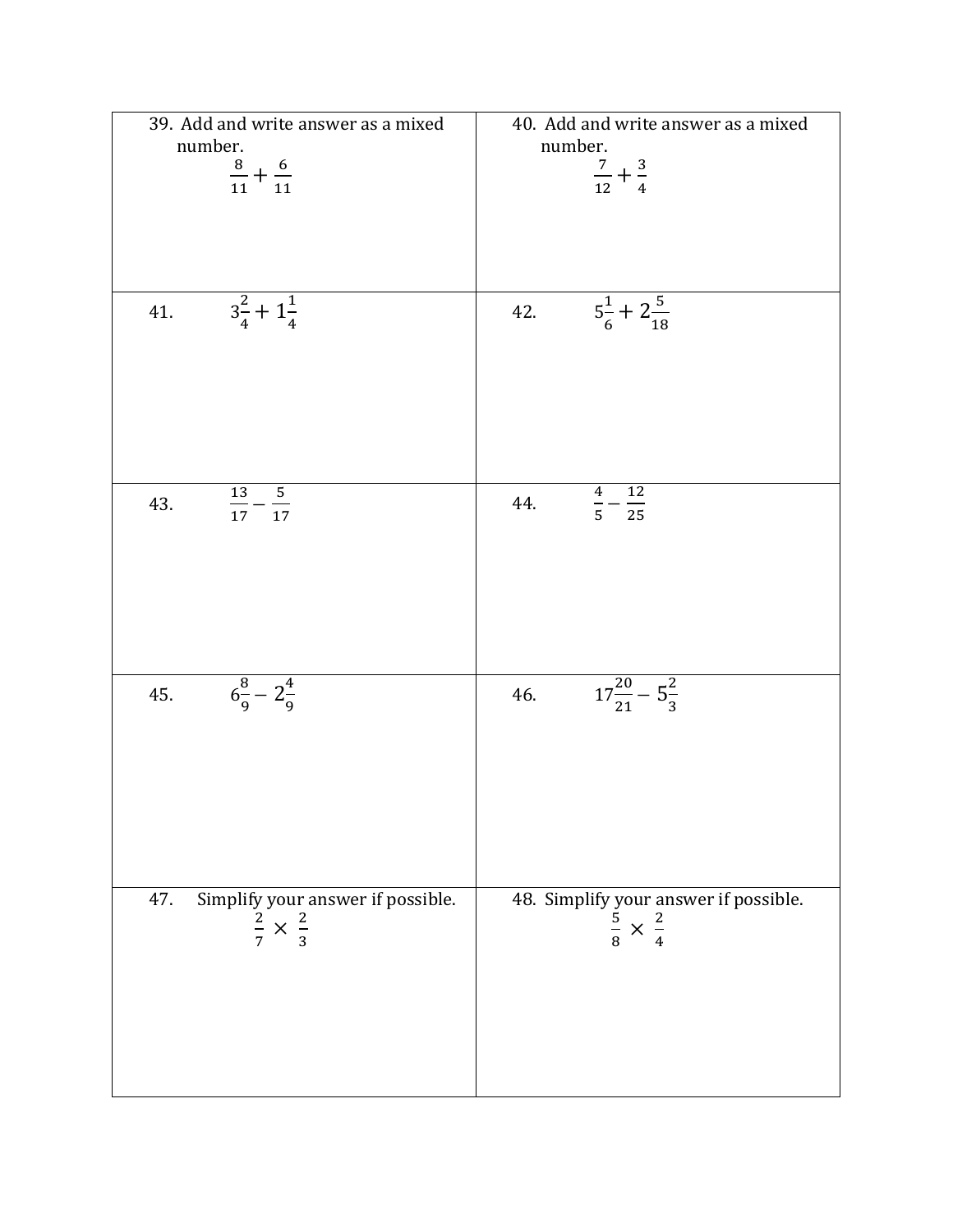| 49. Write mixed numbers as improper<br>fractions before multiplying.<br>Simplify and write answer as mixed<br>number if possible.<br>$2\frac{1}{3} \times \frac{3}{4}$ | 50. Write mixed numbers as improper<br>fractions before multiplying.<br>Simplify and write answer as mixed<br>number if possible.<br>$5\frac{1}{2} \times 5$ |
|------------------------------------------------------------------------------------------------------------------------------------------------------------------------|--------------------------------------------------------------------------------------------------------------------------------------------------------------|
| 51. Write the reciprocal of each<br>number.                                                                                                                            | 52. Divide using the rule: keep, switch,<br>flip.                                                                                                            |
| 3<br>$\frac{1}{7}$                                                                                                                                                     | $\frac{4}{5} \div \frac{1}{2}$                                                                                                                               |
|                                                                                                                                                                        |                                                                                                                                                              |
| $2\frac{1}{3}$                                                                                                                                                         |                                                                                                                                                              |
| 5                                                                                                                                                                      |                                                                                                                                                              |
|                                                                                                                                                                        |                                                                                                                                                              |
| 53. Write whole number as fraction<br>and then divide using the rule: keep,                                                                                            | 54. Write the mixed number as a<br>fraction and then divide using the                                                                                        |
| switch, flip.                                                                                                                                                          | rule: keep, switch, flip.<br>$2\frac{1}{2} \div \frac{4}{9}$                                                                                                 |
| $rac{2}{3} \div 6$                                                                                                                                                     |                                                                                                                                                              |
|                                                                                                                                                                        |                                                                                                                                                              |
|                                                                                                                                                                        |                                                                                                                                                              |
|                                                                                                                                                                        |                                                                                                                                                              |
|                                                                                                                                                                        |                                                                                                                                                              |
|                                                                                                                                                                        |                                                                                                                                                              |
|                                                                                                                                                                        |                                                                                                                                                              |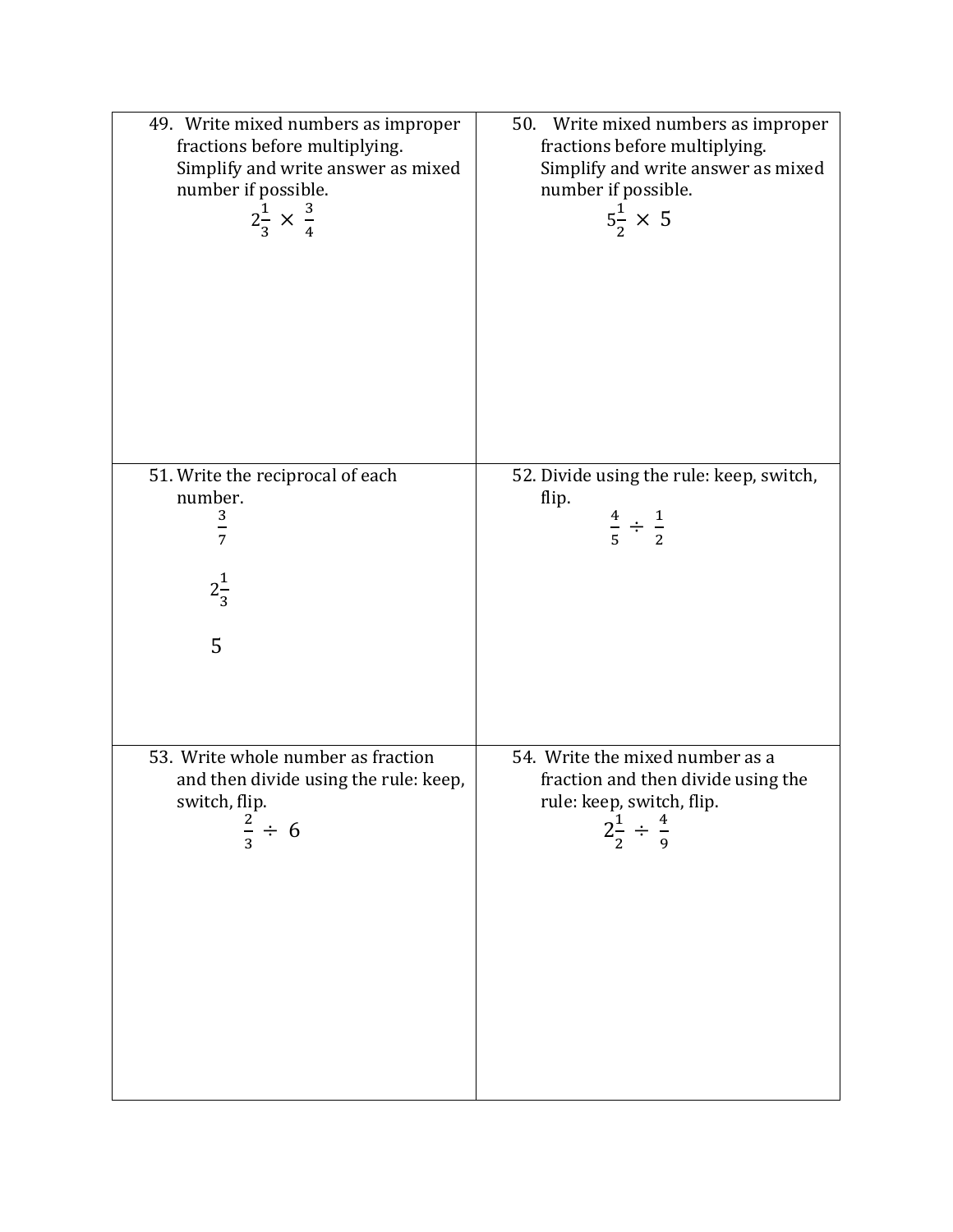| 55. If a bag contains: 3 red marbles, 2   | 56. Tim has 3 dimes, 2 nickels, and 4 |
|-------------------------------------------|---------------------------------------|
| blue marbles, 4 green marbles, and        | pennies in his pocket. If he picks a  |
| 1 orange marble. What is the              | coin at random, what is the           |
| probability of grabbing a green           | probability that the coin he picks is |
| marble?                                   | worth exactly 5 cents.                |
| 57. If Jenelle spent \$5.35 on a book and | 58. Kristen had \$20 to go shopping.  |
| \$1.20 on a pen, how much money           | She spent \$8.35. How much money      |
| did she spend in total?                   | does she have left?                   |
| $72.3 + 5.46$                             | $83.54 - 3.38$                        |
| 59.                                       | 60.                                   |
| 61.                                       | $12.6 \times 9$                       |
| $5.64 \times 0.03$                        | 62.                                   |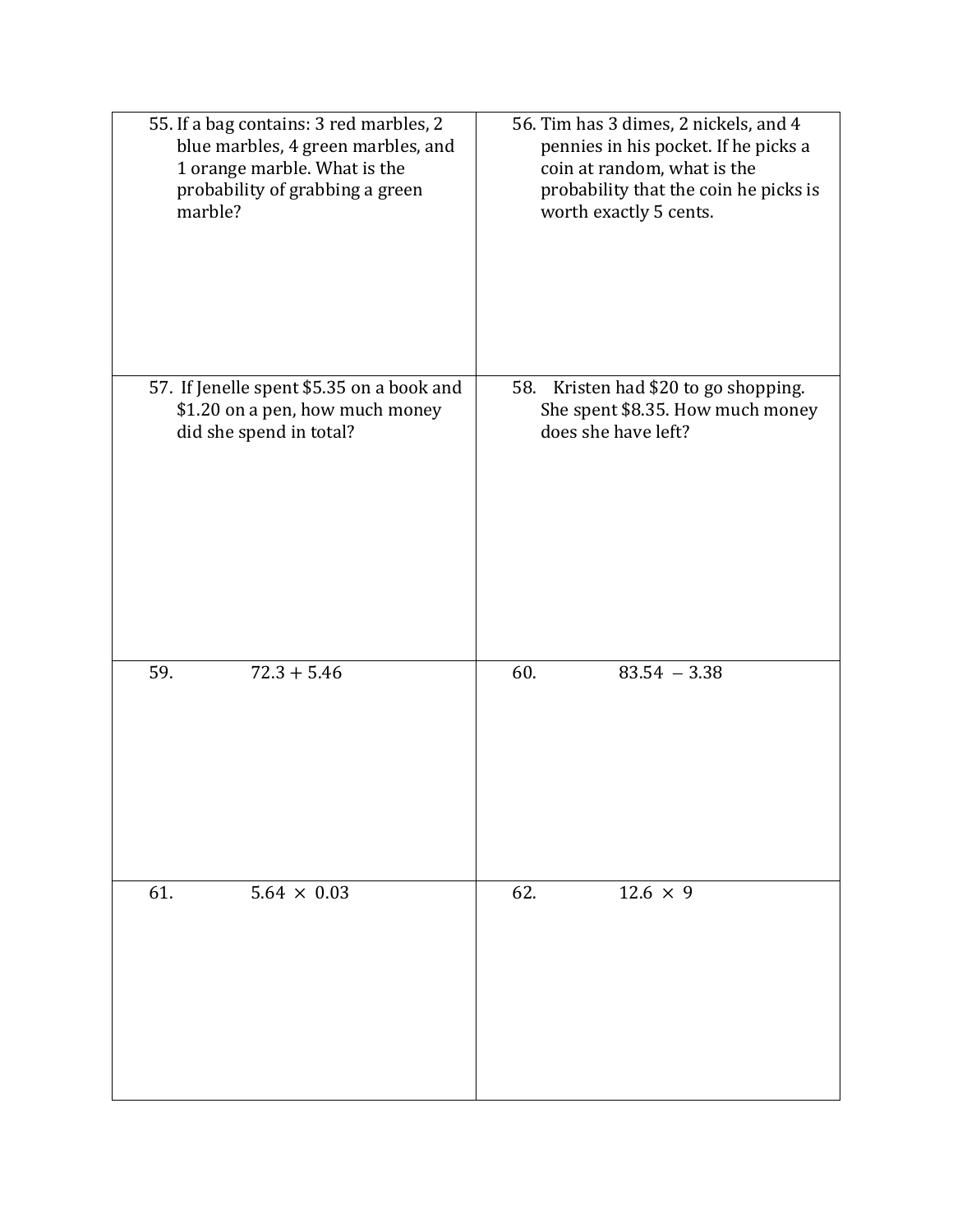| 63.                                                                   | 64.                                                                 |
|-----------------------------------------------------------------------|---------------------------------------------------------------------|
| 4)3.2                                                                 | 3)13.89                                                             |
| 65. The length of a rectangle is 5 ft. The                            | 66. The length of a rectangle is 11 cm.                             |
| width is 6 ft. What is the perimeter                                  | The width of the rectangle is 7 cm.                                 |
| of the rectangle?                                                     | What is the area of the rectangle?                                  |
| 67. Find the area of the triangle.<br>15 <sub>ft</sub><br>12ft<br>8ft | 68. Draw a picture of a scalene triangle<br>(make sure it is neat). |
| 69. Draw a picture of an isosceles                                    | 70. Draw a picture of an equilateral                                |
| triangle.                                                             | triangle.                                                           |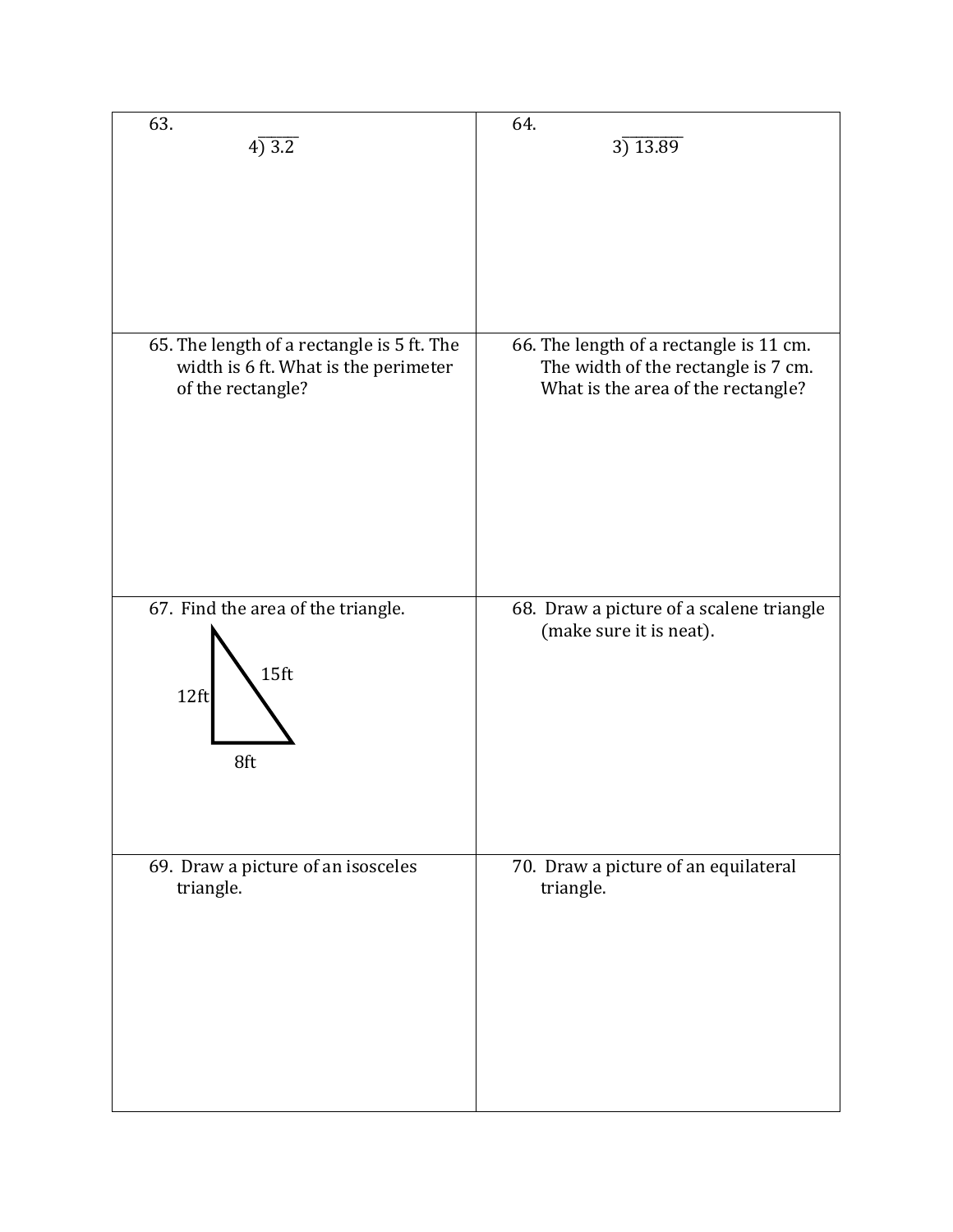| 71. Draw a picture of an acute triangle. | 72. Draw a picture of an obtuse triangle. |
|------------------------------------------|-------------------------------------------|
| 73. Draw a picture of a right triangle.  | 74. Draw an acute angle.                  |
| 75. Draw a right angle.                  | 76. Draw an obtuse angle.                 |
| 77. Draw two parallel lines.             | 78. Draw two perpendicular lines.         |